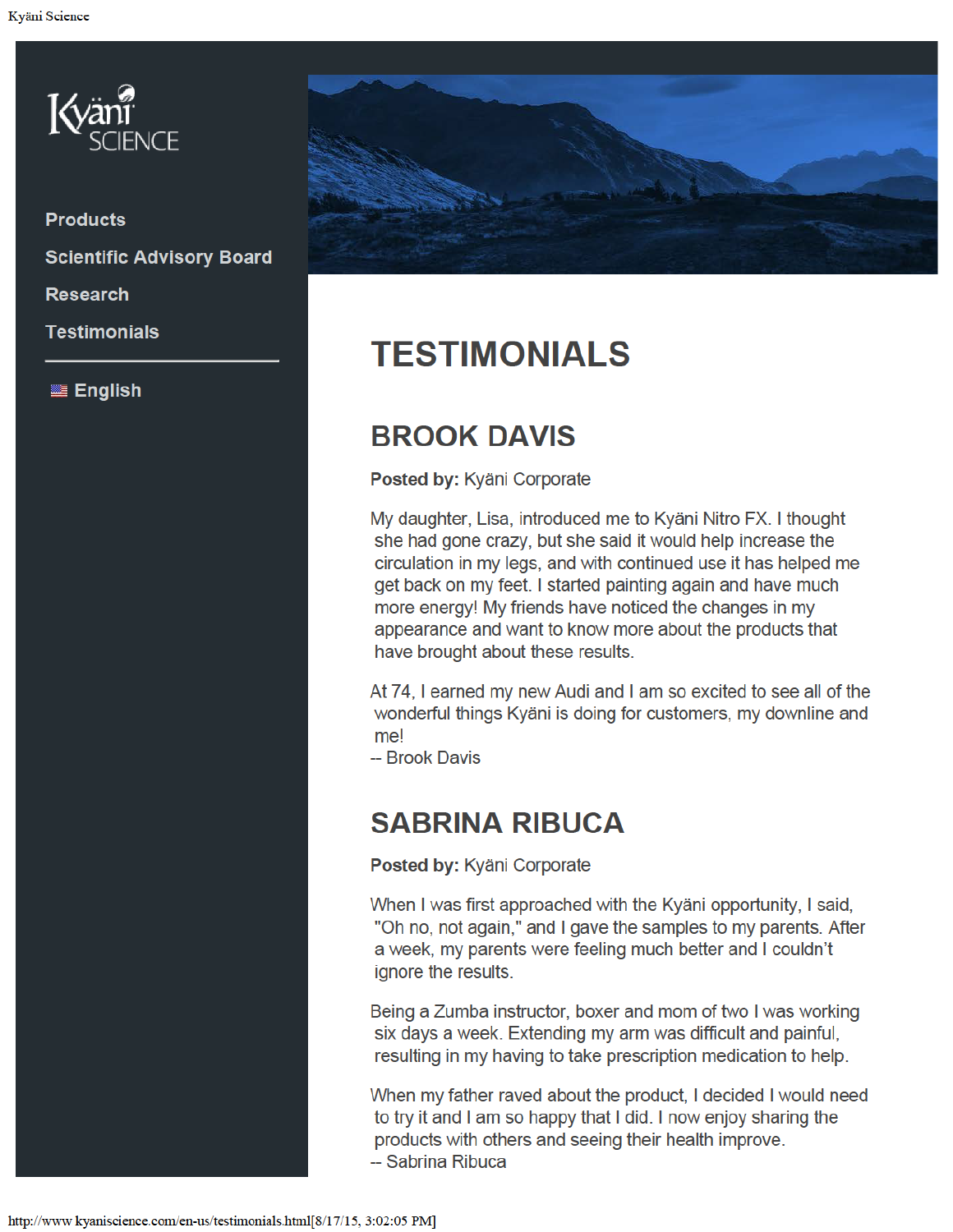#### **YANG J. KIM**

**Posted by:** Kyäni Corporate

With Kyäni I found my dream again! After just 8 short months with Kyäni I am now driving a beautiful new Audi. I was cautious about getting involved with another network marketing company after having been disappointed with my experiences in other MLM companies in the past. But I tried the products and I was delighted to find that Kyäni wasn't like any other company I had worked with. I found out that Kyäni is not a typical network company. I have confidence with the company and their products!

-- Yang J. Kim

### **FLORENCE FAITH JOSE**

#### **Posted by:** Kyäni Corporate

My husband's health had been suffering and I was desperately looking to find something that would help him. Then, like an angel sending God's answer to my prayers, out of the blue a friend came to me and introduced me to Kyäni. To the surprise of both my husband and I, he felt a big difference within two weeks. His blood sugar level improved & his blood pressure came back down to normal levels. I was so excited that I wanted to share it with anybody and everybody that I could find. I am grateful for what Kyäni has done for my husband and the rest of my family's health. It became a mission for me to help other people who are having pain and dealing with health issues in their lives.

Not too long after I joined the company, my work downsized and I needed extra income to cope with the change. To be honest, I wasn't thinking about the business side of Kyäni because I was just excited about the product. But, because Kyäni has an excellent business opportunity program, after only 64 days I was recognized and awarded for my hard work. I received my brand new Audi A4! I am convinced that Kyäni works wonders in the lives of everyone. It surely changed mine for the better. Thanks Kyäni!

-- Florence Faith Jose

### **BEVERLY CAZIMERO**

**Posted by:** Kyäni Corporate

Kyäni gives me hope for the future and the belief that I can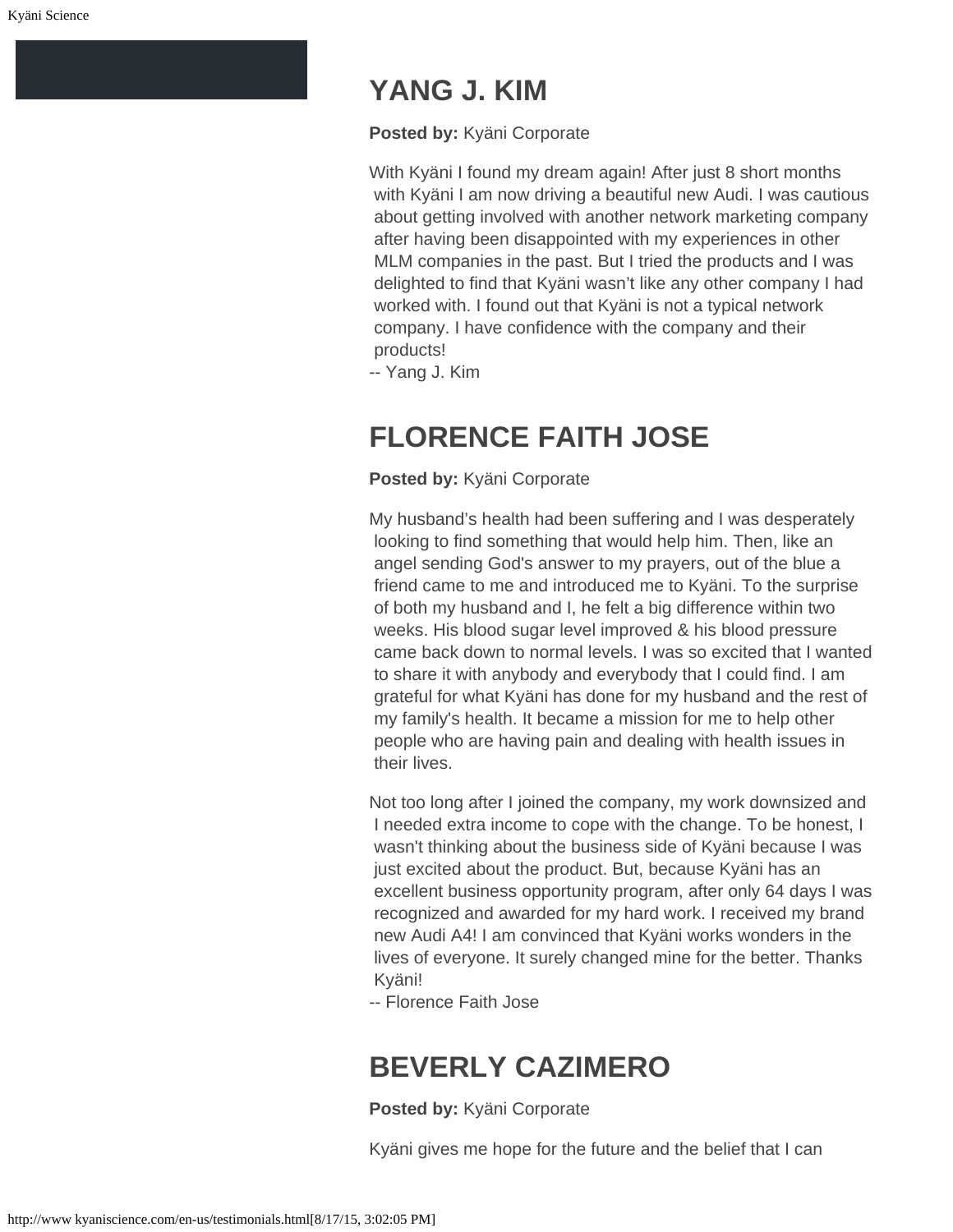dream again. I feel blessed to have these life-changing products that are helping hundreds of thousands of people around the world. I am honored to share Kyäni every day in hopes to help at least one more person experience better health and a better life.

Kyäni has helped me so I no longer need medications. With Kyäni, I was able to step down from my full-time job to a parttime, and at my Sapphire rank, I earned my Audi Q5! This is the first luxury car that I have ever owned, and I can tell you that you can earn one too! Dream big, Kyäni family! -- Beverly Cazimero

### **JAY & SHELLY HERROD**

#### **Posted by:** Kyäni Corporate

When my husband and I were introduced to Kyäni, we immediately knew we had our hands on something very special. After taking the products for only a couple of weeks we began to see improvements in our health and were able to stop taking many of our prescription medications.

We felt compelled to share Kyäni with our friends and family. My husband and I continue to pinch ourselves as we travel down this new business opportunity with Kyäni. In just 2 short months, we were able to get a beautiful new Audi Q7 where Kyäni has given us \$1000 to put down and we now receive \$500 a month toward our car payment through the "Kyäni Drive Your Dream Car Program", not to mention a great residual income source. Not only has Kyäni improved our health but it has given us a new income stream to improve our way of life while we help others do the exact same. We cannot thank enough those who have joined along, helped and guided us in this journey. Thank you Kyäni!

--Jay & Shelly Herrod

## **TANYA HEGARTY**

#### **Posted by:** Kyäni Corporate

I have suffered from many serious health challenges in the past 18 years. Recently, I started taking the Kyäni 7 day trial pack and Kyäni Nitro Xtreme. I noticed improvement by the 5th day and was thrilled that I no longer had any pain, I was full of energy, and I slept deeply. I believe Kyäni is a gift from God and I am so thankful for these products that I signed up for the Kyäni business opportunity as well! --Tanya Hegarty

http://www kyaniscience.com/en-us/testimonials.html[8/17/15, 3:02:05 PM]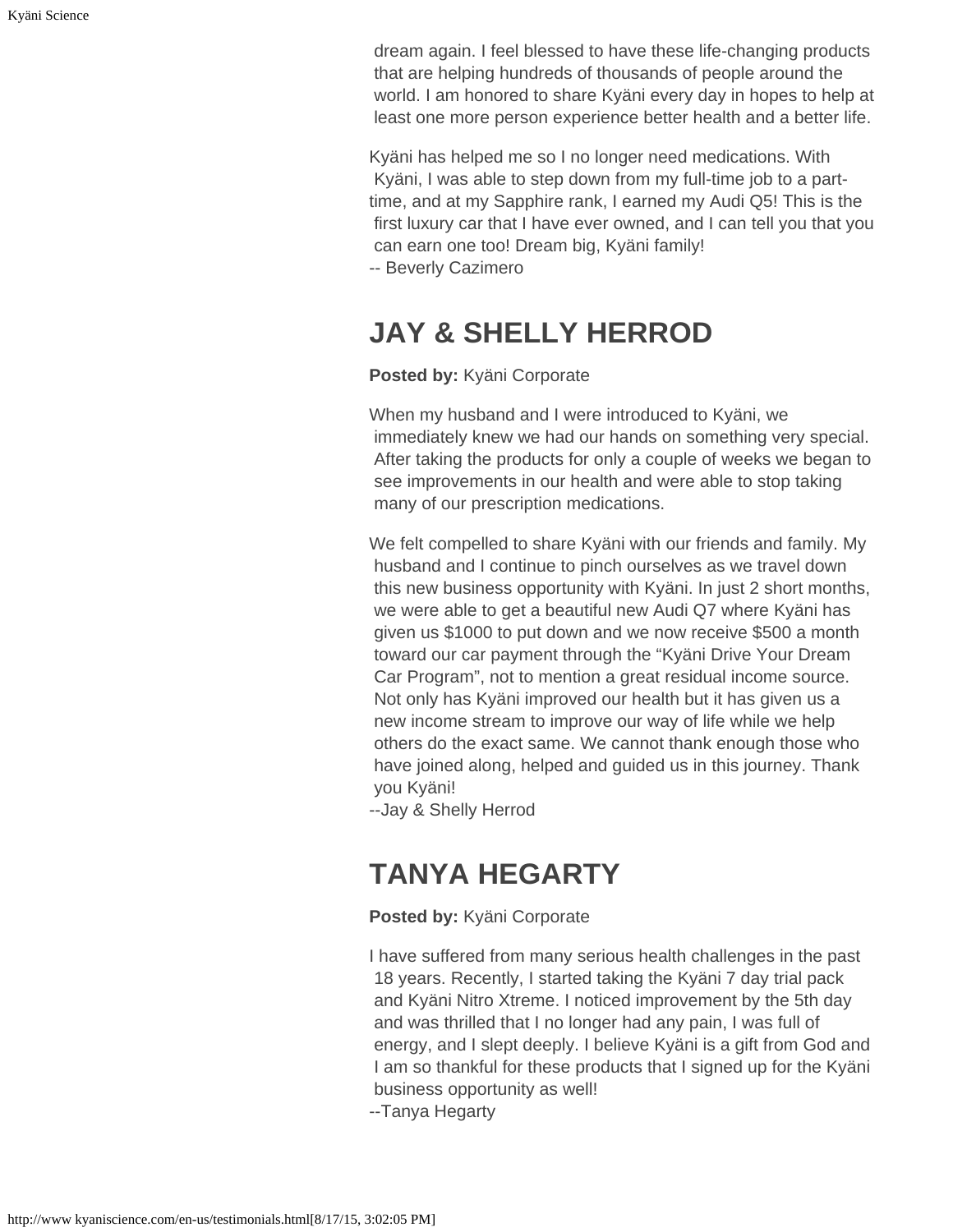## **SAGE LAZAR**

**Posted by:** Kyäni Corporate

Before I was taking Kyäni Sunset, I was having some major difficulties with my memory. I would hear something and 30 seconds later, it was gone. I was also having trouble holding onto my train of thought and word recall. After being on Kyäni Sunset for three weeks, I have definitely noticed an improvement in my memory. Memory problems had begun affecting my self-esteem and I have days now where I actually feel articulate and smart, which boosts my self-confidence. My doctor recommends Kyäni Sunset over any other brand and I'm so glad that I followed her advice.

--Sage Lazar

## **INGER-LIIS LEES**

**Posted by:** Kyäni Corporate

As a 28-year-old mother of two with a full time job and a busy household, I need all the health and energy I can get. From an early age I have been experiencing problems with vertigo, nausea and low-blood pressure. Since I have been taking the Kyäni Health Triangle I have been symptom free. I can finally say I have my normal healthy life back, not to mention the energy of an 18 year old! Thank you Kyäni for a chance at a healthier life!

--Inger-Liis Lees

## **M. DUNCAN**

#### **Posted by:** Kyäni Corporate

I would like to express my appreciation for Kyäni Sunrise. As a man who works a demanding physical job, I find that Kyäni Sunrise improves my energy level. Kyäni Sunrise complements my breakfast in a couple of ways; it tastes good, and it is good for my health. I would like to end this testimonial by asking who needs "a spoonful of sugar to make the medicine go down," when Kyäni Sunrise tastes better and could prevent you from having to take medicine in the first place? --M. Duncan

## **SUBMIT A TESTIMONIAL**

**Full Name:**

John Doe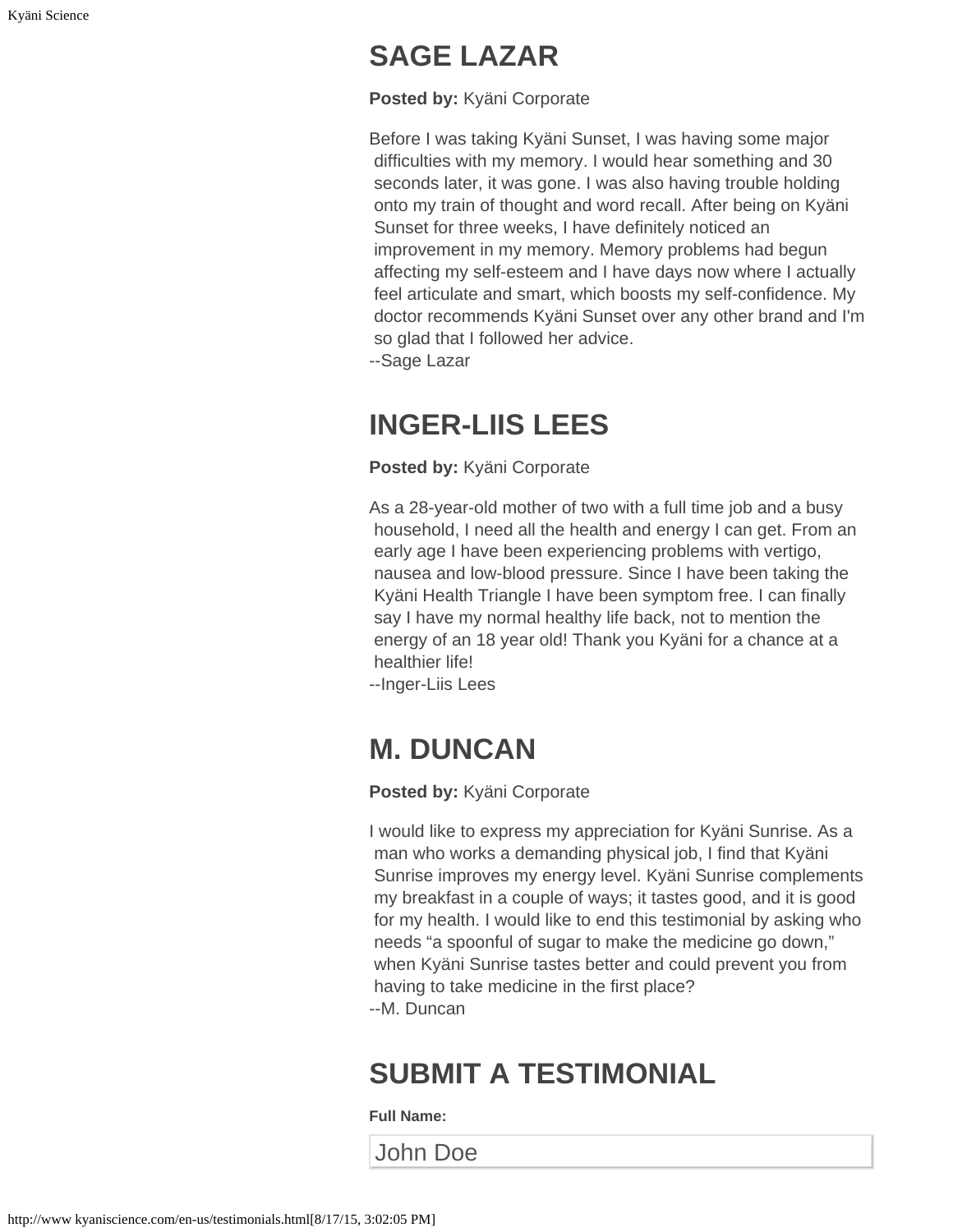Your first and last name.

#### Email:

jdoe@example.com

Your primary email address.

#### My testimonial is regarding:



#### **Question/Comment:**



If you would like to include a photo with your testimonial upload it here:



This website is intended for educational purposes only in the United States of America. Kyäni Inc. 1070 Riverwalk Dr. Ste 350, Idaho Falls, ID 83402 - 208.524.7980 - Fax 208.529.9873 www.kyani.net